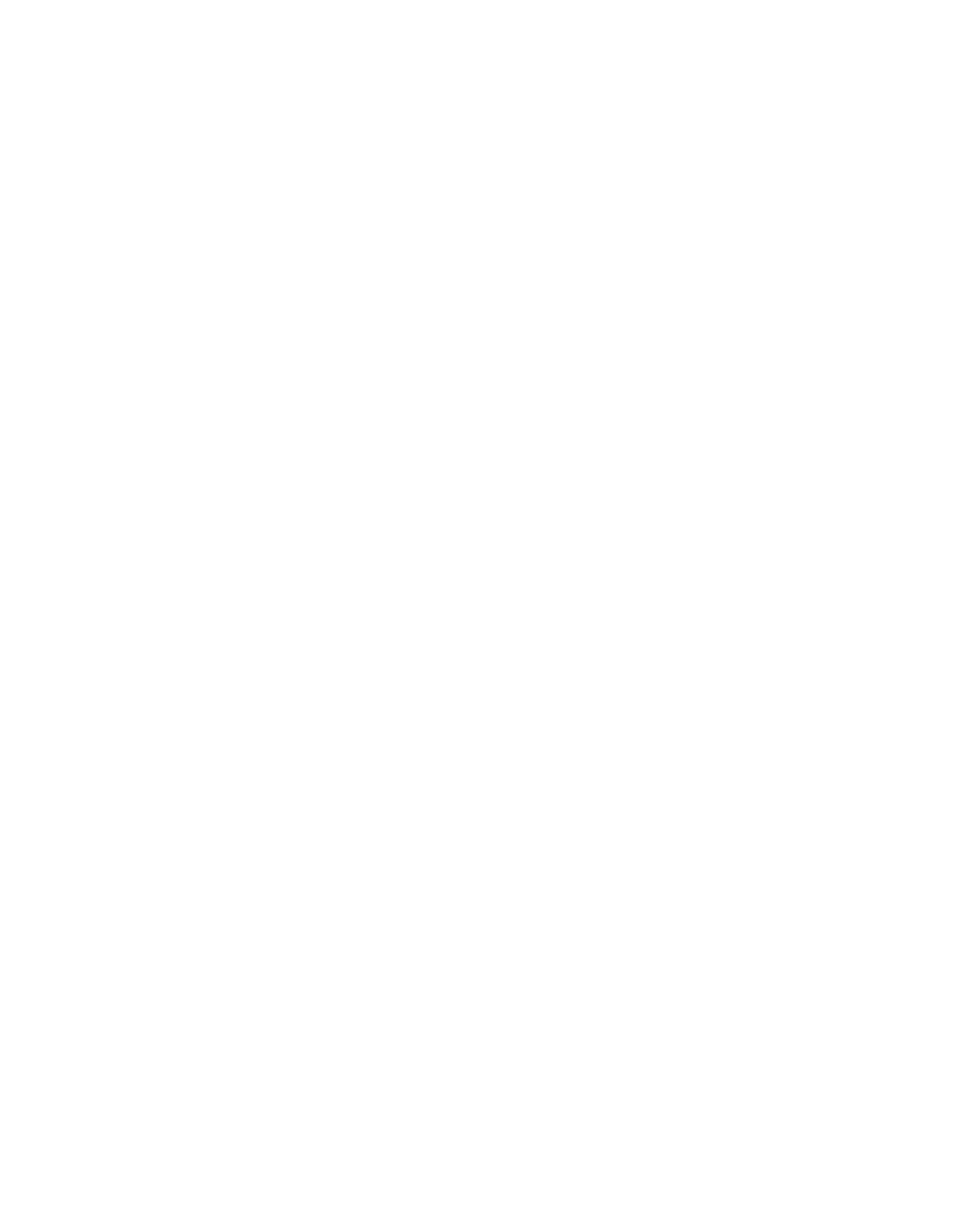

### **Middle Tennessee State University Executive and Governance Committee**

Tuesday, March 13, 2018 – 1:00 p.m.

### **ORDER OF BUSINESS**

- 1. Call to Order
- 2. Remarks by Chairperson and President
- 3. Roll Call
- 4. President's Compensation and Contract (Action) ............................Tab 1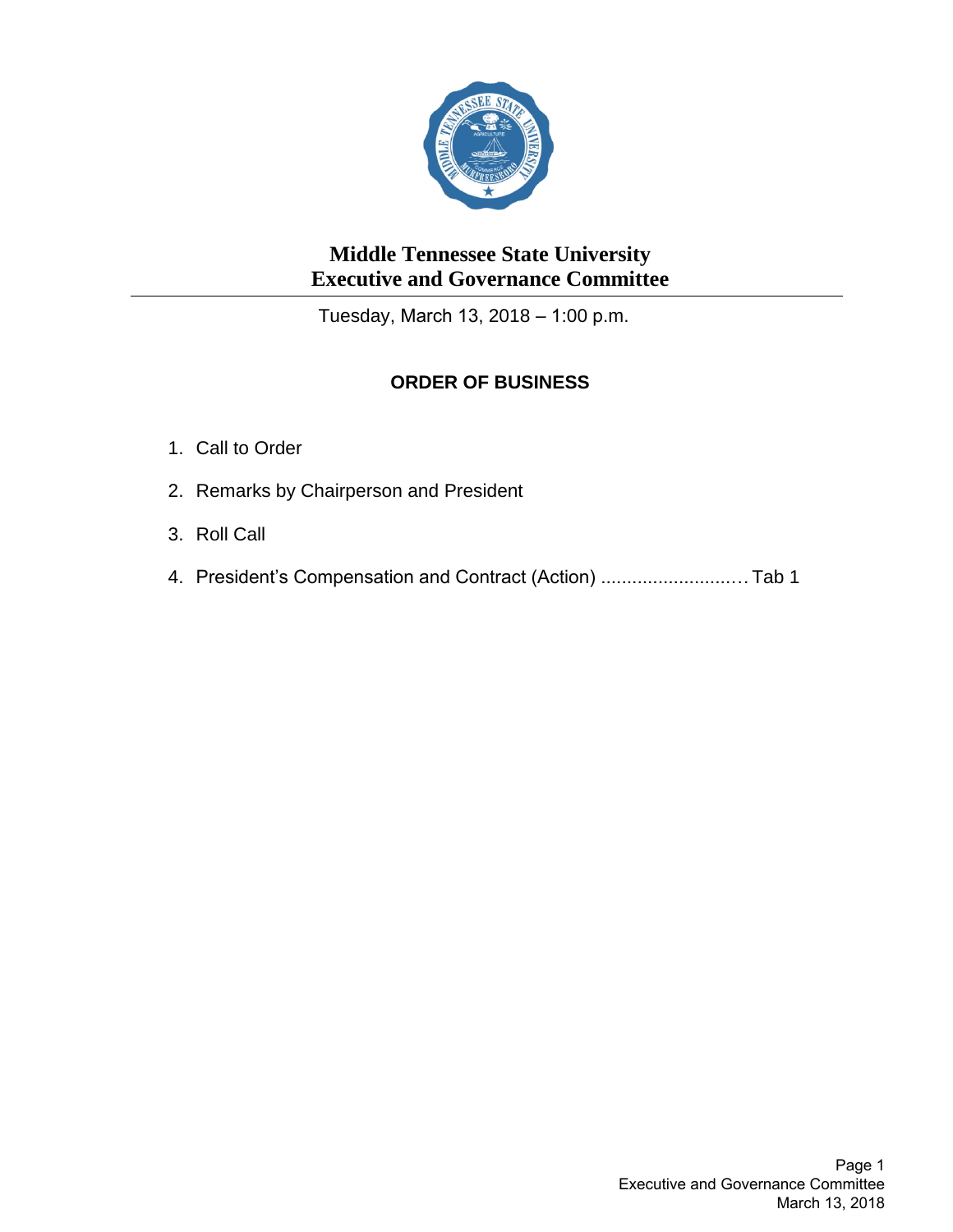Page 2 Executive and Governance Committee March 13, 2018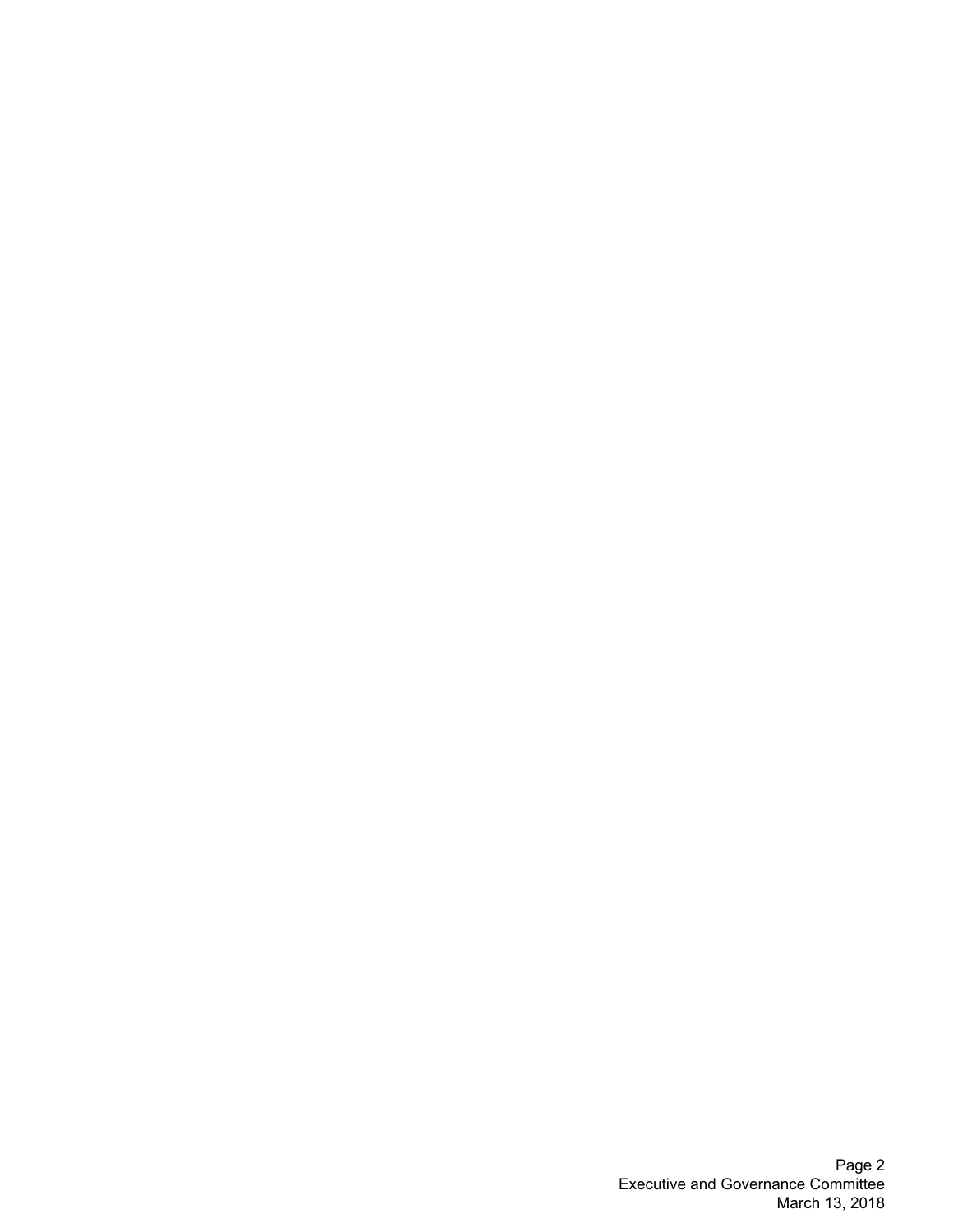

**Middle Tennessee State University**

### **Executive and Governance Committee**

Tuesday, March 13, 2018 – 1:00 p.m.

## Tab 1

### President's Contract and Compensation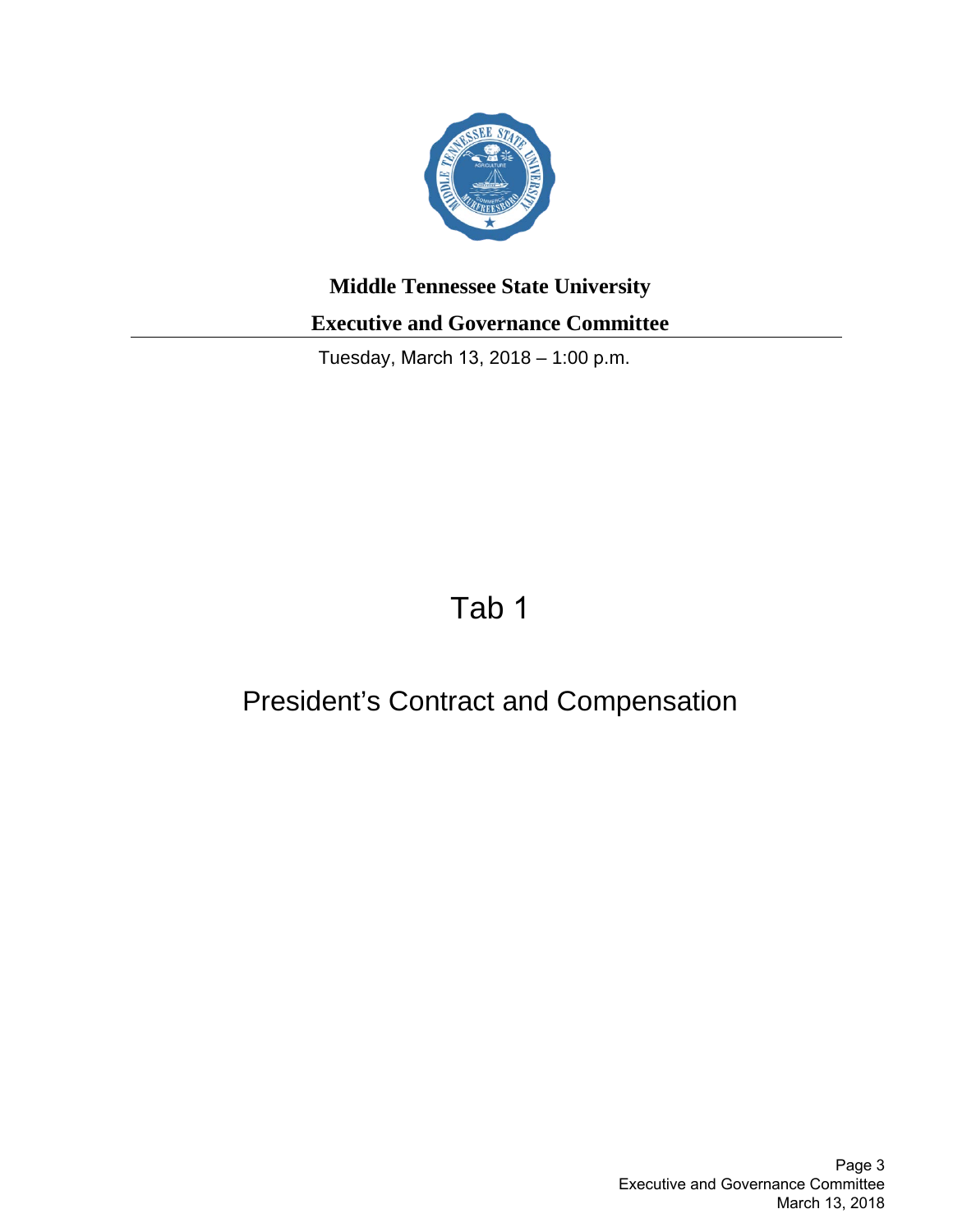Page 4 Executive and Governance Committee March 13, 2018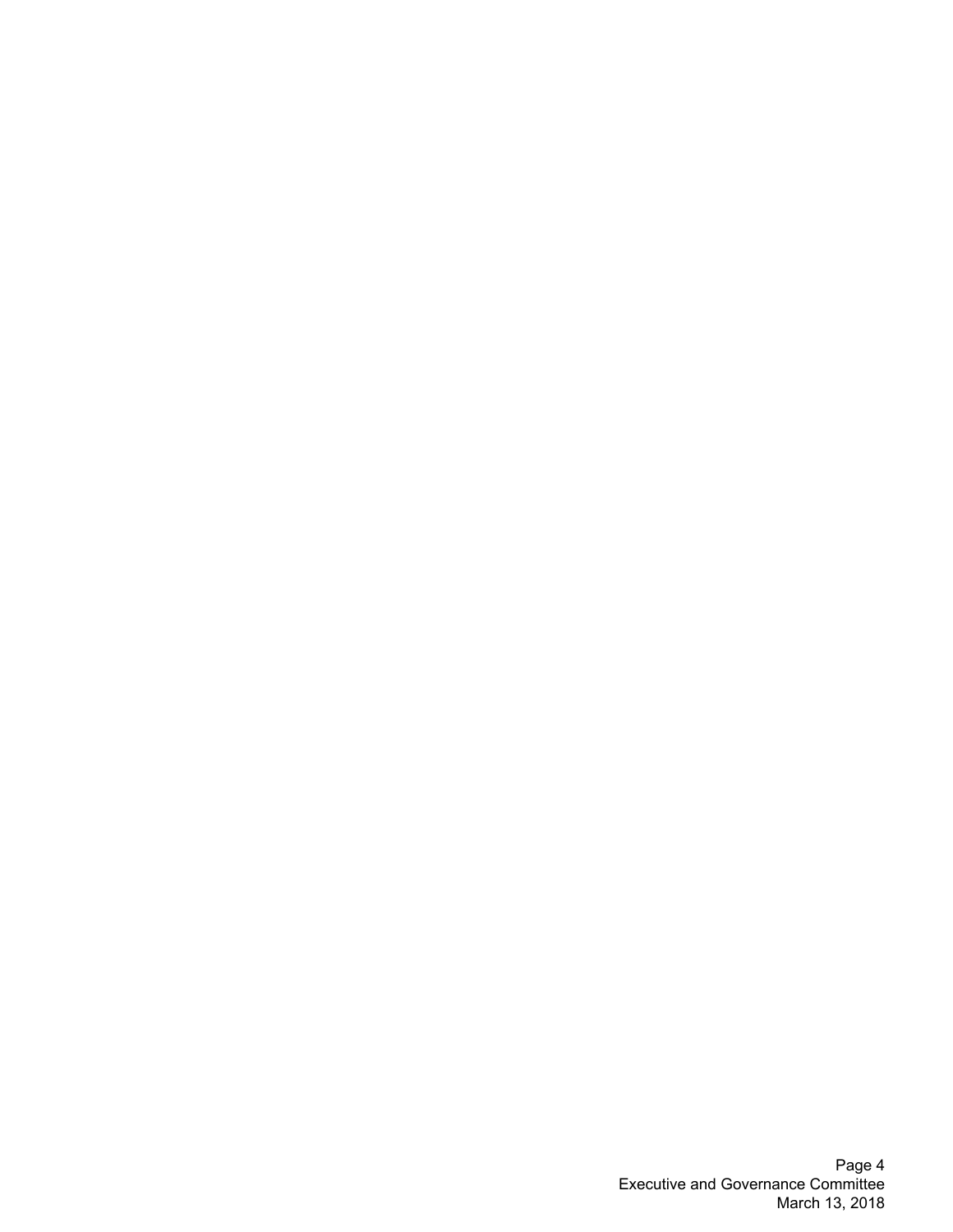

### **Middle Tennessee State University Board of Trustees**

| <b>MEETING:</b>              | <b>Executive and Governance Committee</b> |
|------------------------------|-------------------------------------------|
| <b>SUBJECT:</b>              | President's Contract and<br>Compensation  |
| DATE:                        | March 13, 2018                            |
| <b>PRESENTER:</b>            | Darrell Freeman                           |
| <b>ACTION REQUIRED:</b>      | Voice Vote                                |
| <b>STAFF RECOMMENDATION:</b> |                                           |
|                              |                                           |

#### **BACKGROUND INFORMATION:**

The Board of Trustees Policy - Selection, Evaluation and Retention of the President provides that the Board will set the terms and conditions of the president's appointment to include his/her contract and compensation. A proposal concerning a contract and compensation will be presented for the Committee's discussion and approval in order to provide a recommendation to the full Board.